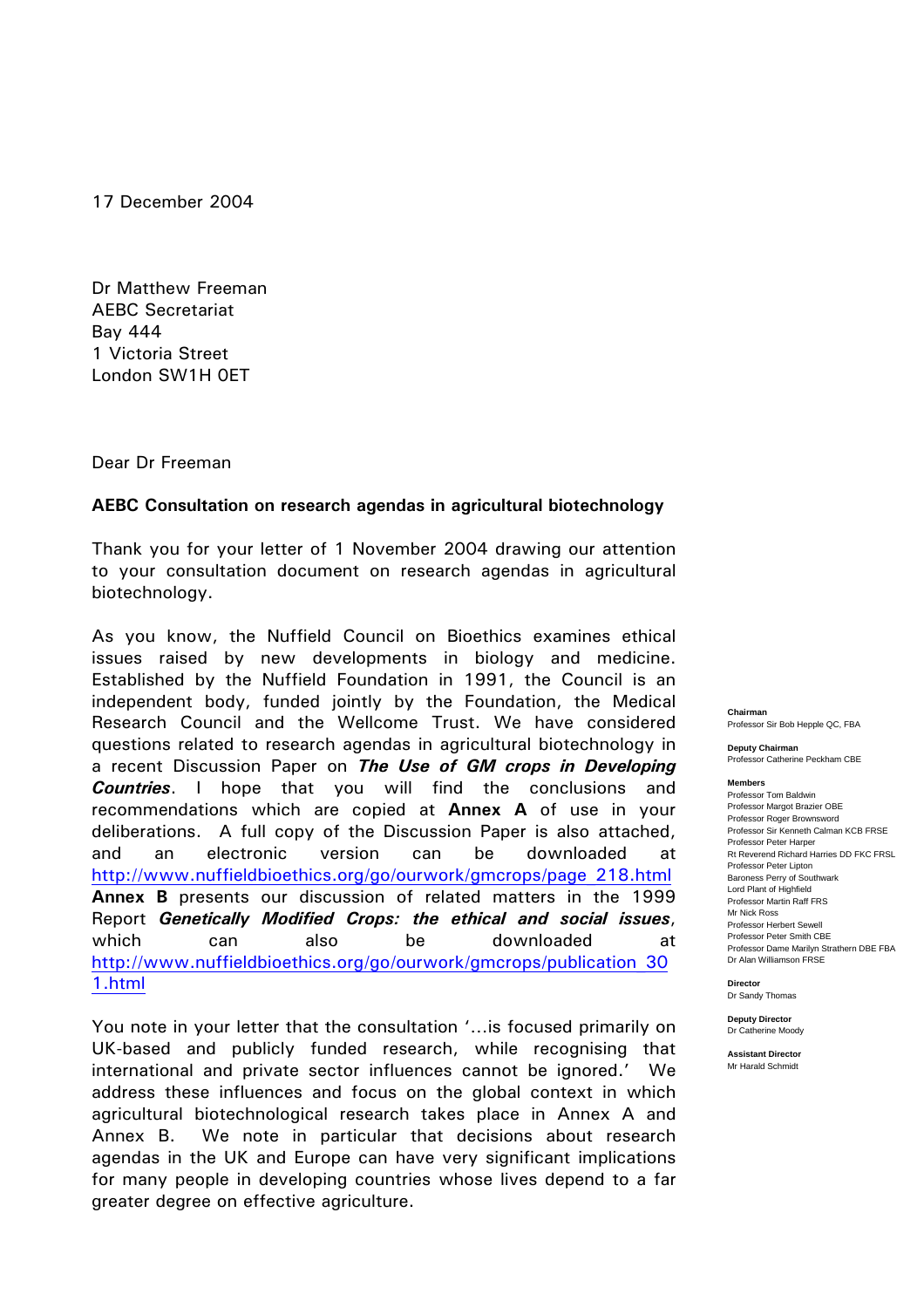In making recommendations on potential improvements and in seeking to influence policy that will help shape research agendas, I should therefore be grateful if AEBC would emphasise the UK's responsibilities in the global and not merely the national context. Agricultural biotechnologies such as GM crops clearly will not 'feed the world', but they can make a substantial contribution in specific contexts. Future research agendas in the UK should be tailored accordingly.

Your sincerely

Sandy Thomas

Dr Sandy Thomas **Director**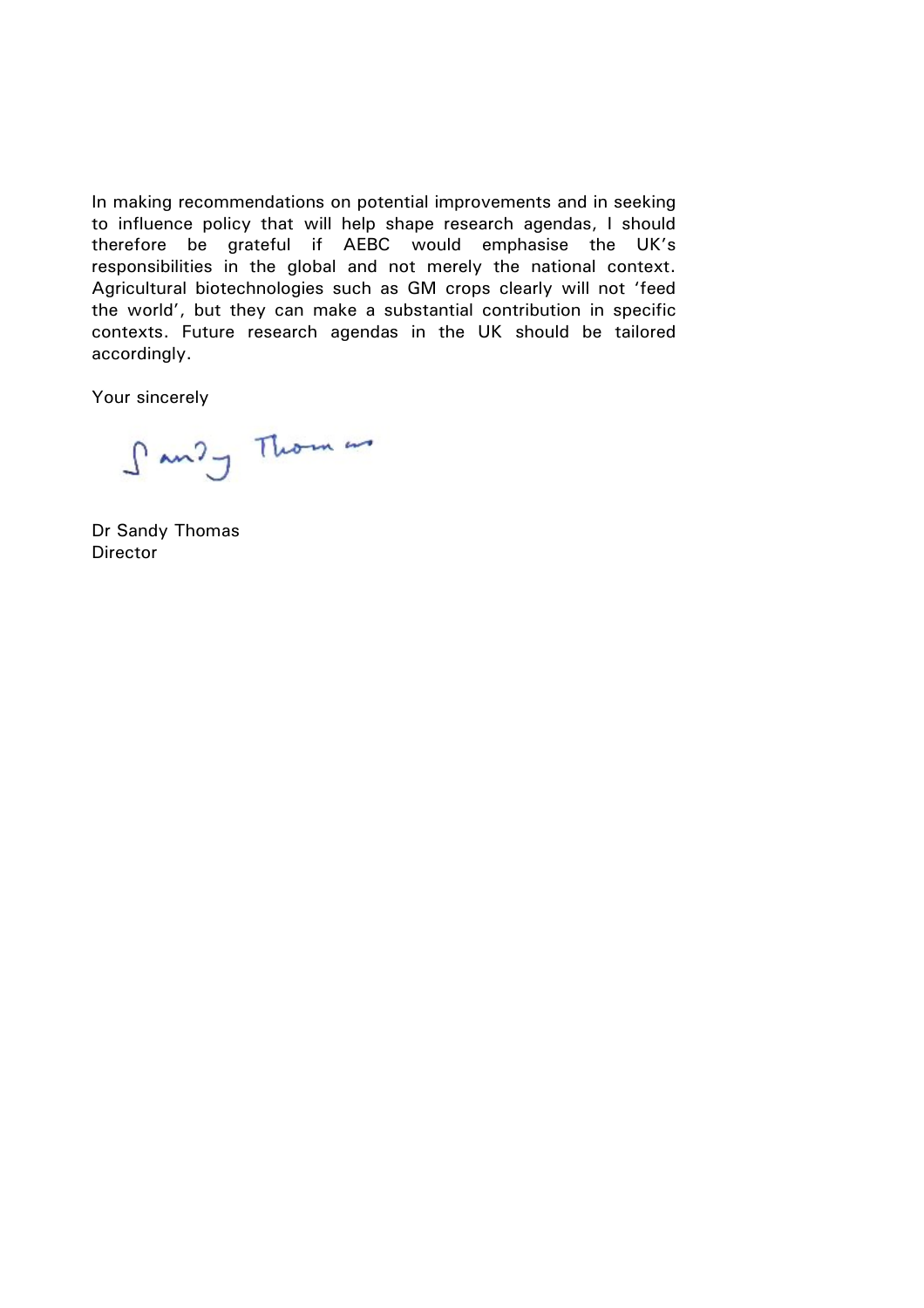*Please note: our comments relate mainly to Question 1 and 4 of the consultation Document and we offer our observations accordingly. The text below is taken from the Discussion Paper on* **The Use of GM crops in Developing Countries.** *Further detail is available in the full Report.* 

**1. Factors influencing the research agenda of crops with relevance for developing countries** 

#### **Global commercial use of GM crops**

3.21 Three-quarters of GM crops which are grown worldwide are cultivated in developed countries, predominantly on large-scale industrial farms in the US, Argentina and Canada. Traits which have been successfully introduced by means of genetic modification relate primarily to the needs of these farmers. However, of the approximately six million farmers who grew GM crops legally in 2002 worldwide, more than three-quarters were resource-poor, small-scale cotton farmers in developing countries, mainly in China and South Africa. $21$  While the number of farmers using GM crops is the highest in developing countries, they only account for 27% of the total area. The five countries which grew 99% of the global GM crop are shown in Figure 3.1.



<sup>21</sup> James C (2002) *Preview, Global Status of Commercialized Transgenic Crops:* 2002 ISAAA Brief No. 27 (Ithaca, NY: ISAAA). This figure excludes those farmers who grew GM crops illegally, for which there is anecdotal evidence in Brazil, Pakistan and India during 2002.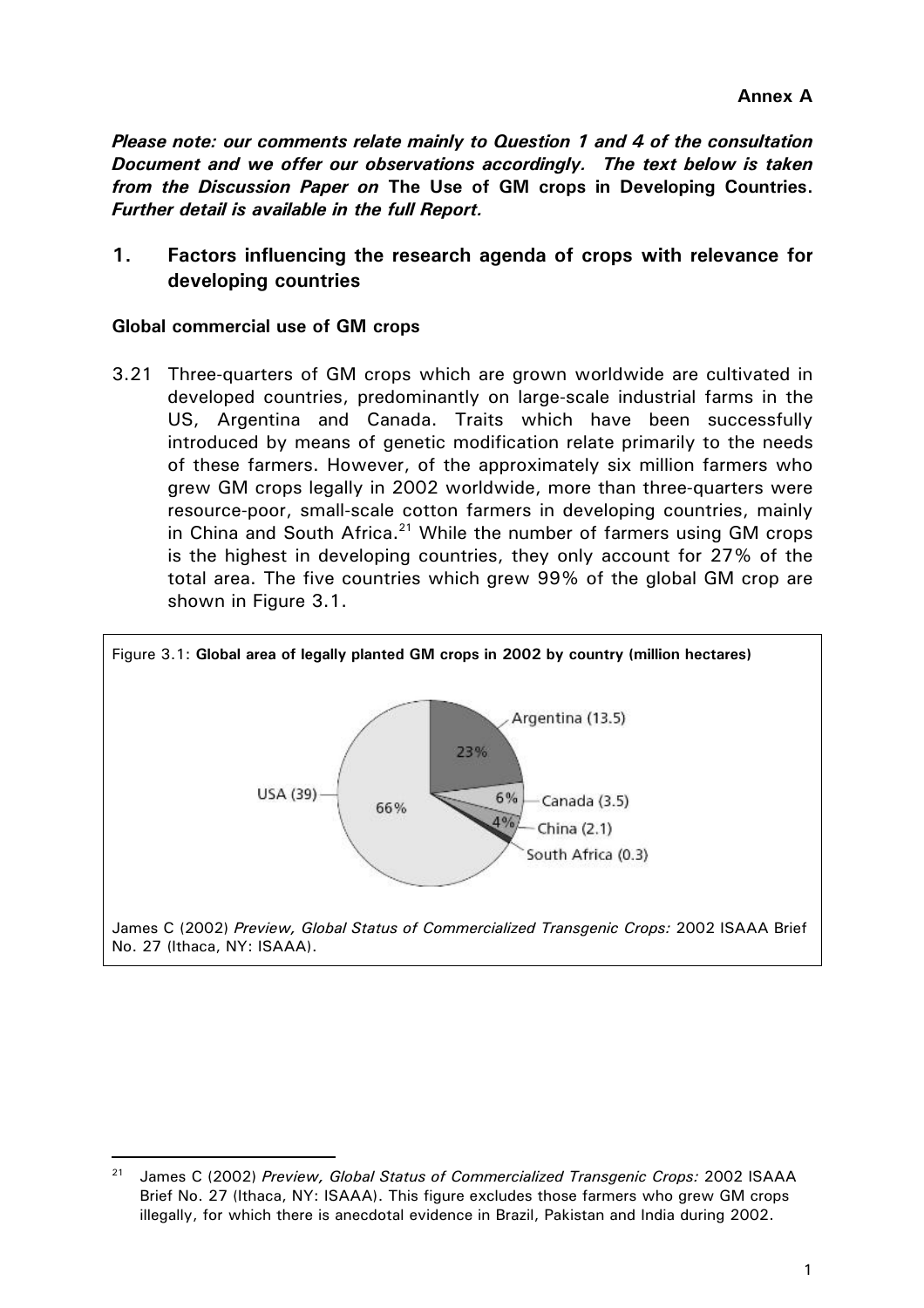3.22 Between 1999-2002, the principal GM crops grown have been non-staple crops, grown by commercial farmers in developed countries. The most commonly used traits were herbicide tolerance (75%) and pest resistance (15%). Varieties carrying two or more transgenes which conferred both pest resistance and herbicide tolerance accounted for 8% of all crops. Herbicide tolerant soybean was the most widely grown GM crop in 2002 (see Figure 3.2).



3.23 In 2002, nearly one-quarter of the total area of GM crops worldwide was grown in Argentina. Soybean and maize for export as animal feed were planted predominantly on large-scale farms. Since our 1999 Report was published, the area of GM crops in developing countries has doubled. The growth in cultivation of GM non-staple crops in developing countries is expected to continue over the coming years (see Figure 3.3).

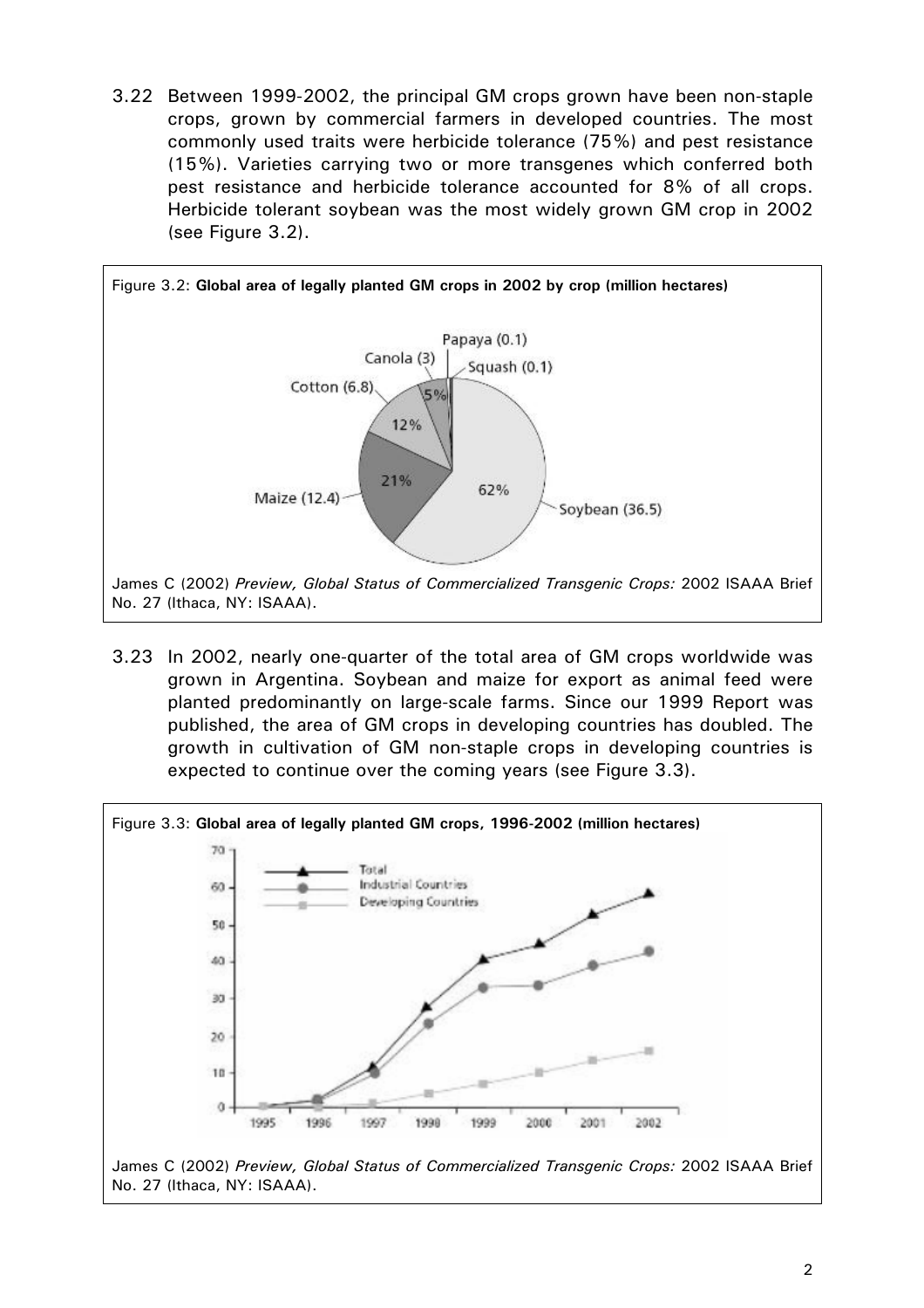- 3.24 In China, GM varieties were grown on 51%, or two million hectares, of the land used for growing cotton. In India, GM cotton received regulatory approval in April 2002 and 45,000 hectares were subsequently planted. Indonesia has also recently introduced GM crops, which means that the three most populous countries in Asia have adopted the technology.<sup>22</sup>
- 3.25 While the rapidly increasing spread of GM crops is noteworthy, most GM food and feed crops, such as soybean or rice, have not yet been approved for commercial planting in Africa, Asia, or the Middle East. The exceptions are South Africa and the Philippines, where GM maize has been approved, and Argentina, where GM maize and soybean are grown. One of the main reasons for this pattern is that regulators in developing countries often opt for a highly conservative precautionary approach when deciding about the use of a new GM crop. Unresolved concerns about the safety of GM crops for human consumption and for the environment (see paragraphs 4.28-4.47), together with possible restrictions arising from international trade policies (see paragraphs 5.43-5.50) have been influential in this respect.

### **Intellectual property rights**

- 6.12 We observed in the 1999 Report that the agrochemical and seed industries were tightly consolidated around a small number of multinational companies. We noted that further consolidation might not be in the public interest and we recommended that the relevant competition authorities keep the sector under close review. Since then, AstraZeneca and Novartis have merged to form Syngenta and Aventis CropScience has merged with Bayer to form Bayer CropScience. With regard to markets in developing countries, Monsanto has, for example, increased its share of the Brazilian maize market from zero to 60% in just two years. Only one Brazilian company remains, which has a 5% share of the market.<sup>12</sup> In anticipation of such developments, we emphasised in our 1999 Report that farmers in developing countries should retain the capacity to choose between growing either new improved seed from the companies or improved seed from national breeding programmes or the CGIAR centres.
- 6.13 It has been argued that the growth of patent claims in both the public and private sectors could have an inhibiting effect on research. The challenge for the public sector, especially where research is directed at agriculture in developing countries, is how to access GM technologies without infringing IPRs. In addition, they must decide on the way in which their own technologies will be made available.

<sup>&</sup>lt;sup>22</sup> James C (2002) Preview, Global Status of Commercialized Transgenic Crops: 2002 ISAAA

Brief No. 27 (Ithaca, NY: ISAAA). 12 Commission on Intellectual Property Rights (2002) *Integrating Intellectual Property Rights and Development Policy* (London: CIPR).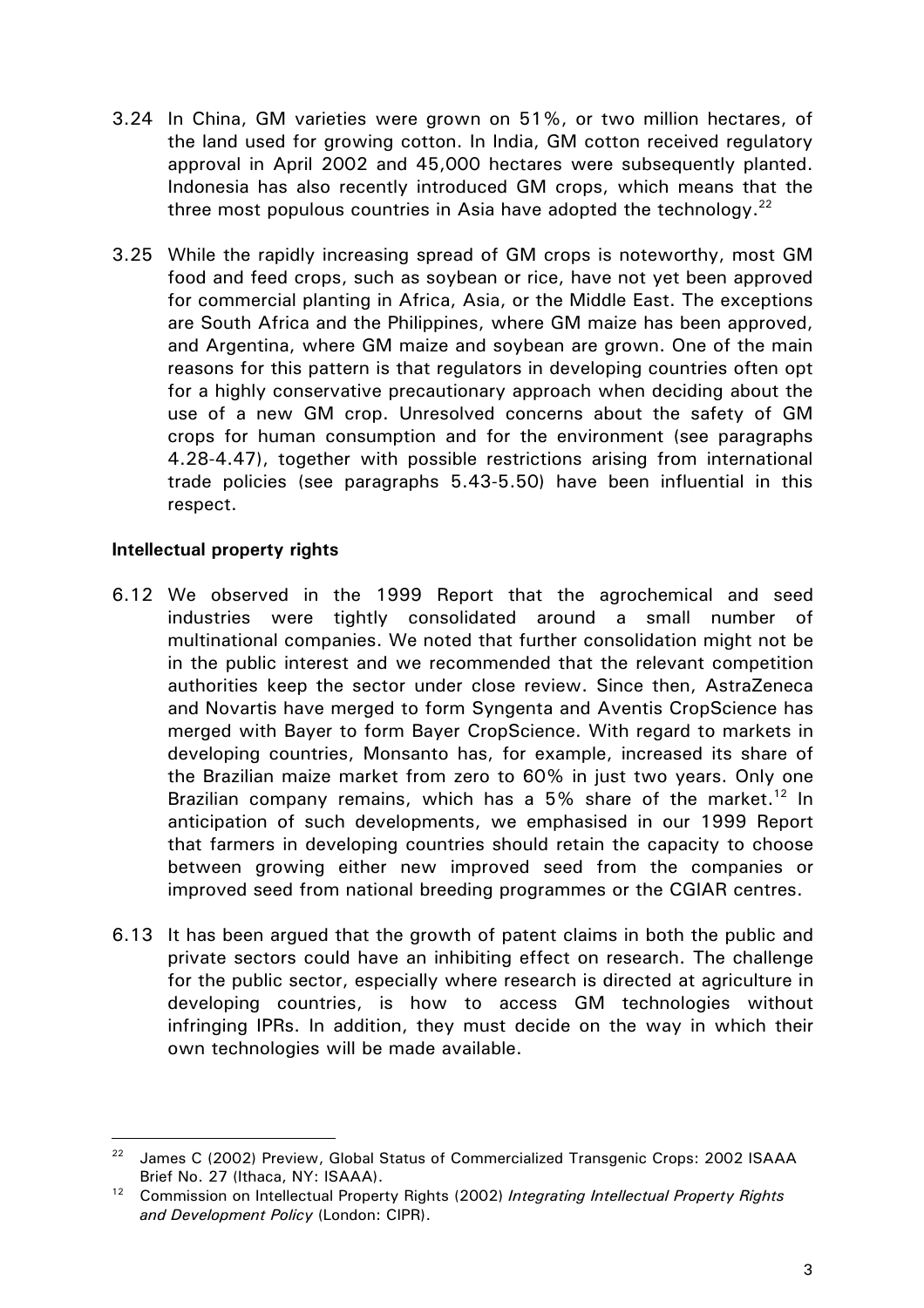- 6.14 New initiatives which recognise the potential of these constraints to inhibit research into crops relevant to developing countries are therefore particularly welcome. Several US universities are now finding that the exclusive licensing of their technologies has deprived them of access to their own inventions. The Public Intellectual Property Resource for Agriculture (PIPRA) is a recent initiative which aims to promote licensing strategies in US universities that encourage retention of rights to their own technologies.<sup>13</sup> These rights can be exercised for non-profit purposes or for the development of crops especially suited to the needs of developing countries.
- 6.15 The recent establishment of the African Agricultural Technology Foundation (AATF) also seeks to address IP issues in agriculture, relevant to the needs of developing countries.<sup>14</sup> Together with similar activities organised by the ISAAA, the AATF will create partnerships with existing organisations. It will transfer materials and knowledge associated with advanced agricultural technologies that are privately owned by companies and other research institutions, on a royalty-free basis.<sup>15</sup> The AATF will focus on improvements that can be achieved by genetic modification of crops relevant to small-scale African farmers. These include cowpeas, chickpeas, cassava, sweet potatoes, bananas and maize. It has secured support from four of the leading multinational agrochemical companies which have agreed to share patent rights, seed varieties and expertise with African researchers.<sup>16</sup> The AATF also intends to negotiate with other companies for support as well as for licences to important patents.<sup>17</sup>
- 6.16 As we have noted, the majority of successful applications of GM crops have been developed by industry for commercial agriculture in developed countries (see paragraphs 3.21-3.25 and 3.27). In contrast, most research on GM crops that may have potential for developing countries continues to be undertaken by publicly-funded organisations. A major concern which we expressed in our 1999 Report was the neglect of a serious issue: the risk that gains from GM crops will not be brought to bear on the needs of poor people in developing countries. We also concluded that GM crop technology was unduly concentrated on the crops and farm systems of industrialised countries. The role of the CGIAR in research on GM crops is strategically important. But funding for the CGIAR has fallen in real terms since 1990. Although it spends about US\$360 million per year, less than 10% is directed to research on the genetic modification of crops. **We therefore affirm the recommendation**

<sup>&</sup>lt;sup>13</sup> See http://www.pipra.org/.<br><sup>14</sup> See http://www.aftechfound.org/index.php.<br><sup>15</sup> Conway G (2003) *From the Green Revolution to the Biotechnology Revolution: Food for Poor People in the 21st Century.* Speech at the Woodrow Wilson International Center for Scholars Director's Forum. 12 March 2003. Available: http://www.rockfound.org/documents/566/Conway.pdf. Accessed on: 10 Oct 2003; see also: ISAAA The Papaya Biotechnology Network of Southeast Asia,

http://www.isaaa.org/Projects/SEAsia/transfer.htm. Accessed on: 31 Oct 2003.<br><sup>16</sup> Monsanto, DuPont, Syngenta and Dow AgroSciences.<br><sup>17</sup> Gillis J (2003) To feed hungry Africans, firms plant seeds of science, *Washington Pos* March 2003.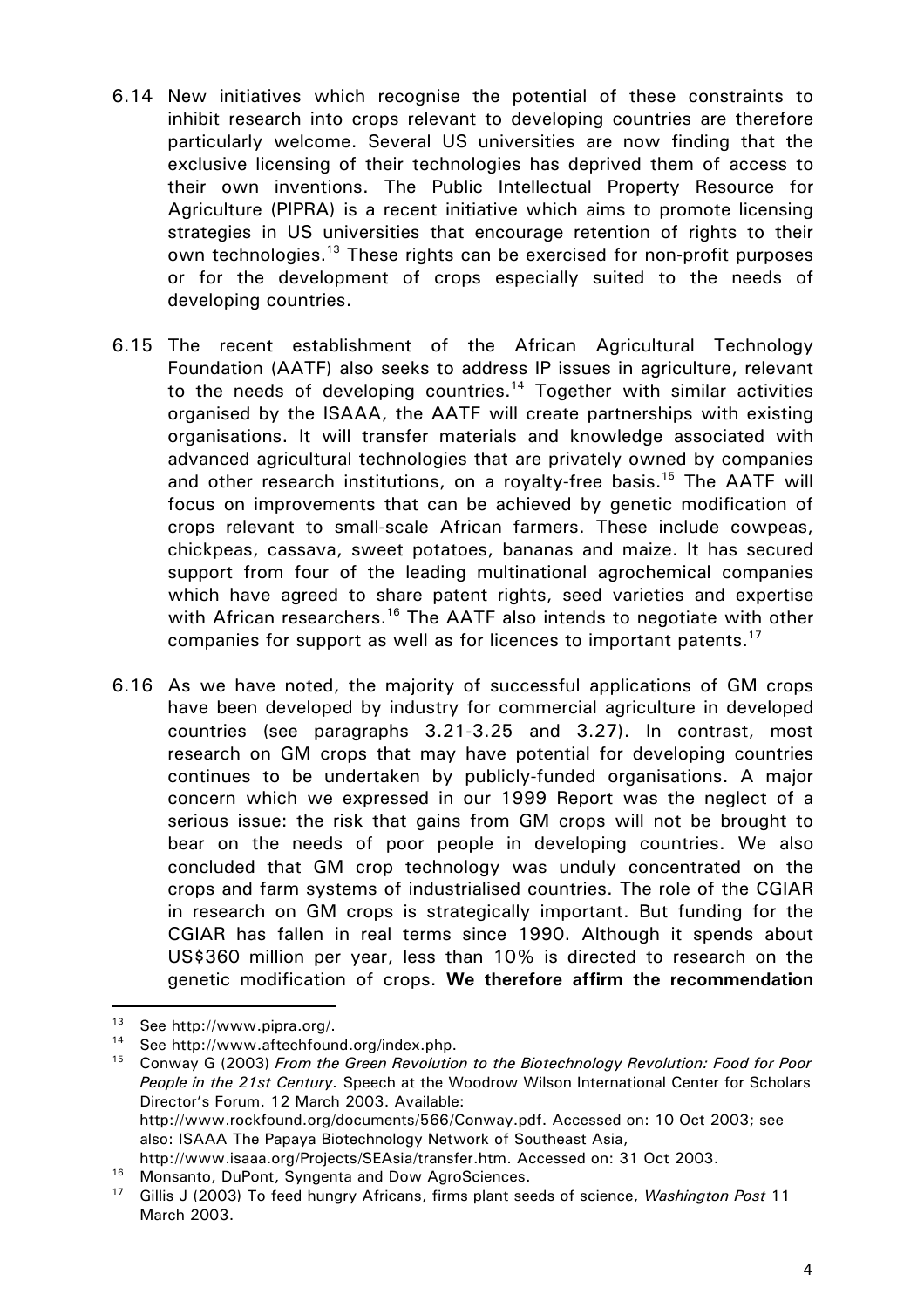**made in our 1999 Report that genuinely additional resources be committed by governments, the European Commission and others, to fund a major expansion of GM-related research into tropical and subtropical staple foods.**

6.17 Furthermore, as one respondent to our Consultation observed:

'The priorities for the development of GM crops seem to be set by institution and/or organisations outside of Africa that may not necessarily address on-farm constraints of major importance. And currently very few countries outside of South Africa have the capacity to develop GM crops. Africa at least needs to develop an inventory of intractable constraints of major food and commercial crops that need urgent attention. Regional bodies such as FARA, CORAF, ASARECA and SADC/FANR18 might best draw up a list of such constraints and seek funding to develop the capacity necessary for the evaluation of GM crops in Africa.'

*Dr Kanayo F Nwanze, Director General, WARDA - The Africa Rice Centre* 

**We endorse this suggestion and recommend that those sponsoring research, in determining which traits in which crops should be developed, be proactive in consulting with national and regional bodies in developing countries to determine priorities for research.** 

 $18$  FARA – Forum for Agricultural Research in Africa, CORAF – West and Central African Council for Agricultural Research and Development, ASARECA – Association for Strengthening Agricultural Research in Eastern and Central Africa, SADC – South African Development Community and FANR – Food, Agriculture and Natural Resources Development Unit in Harare, Zimbabwe.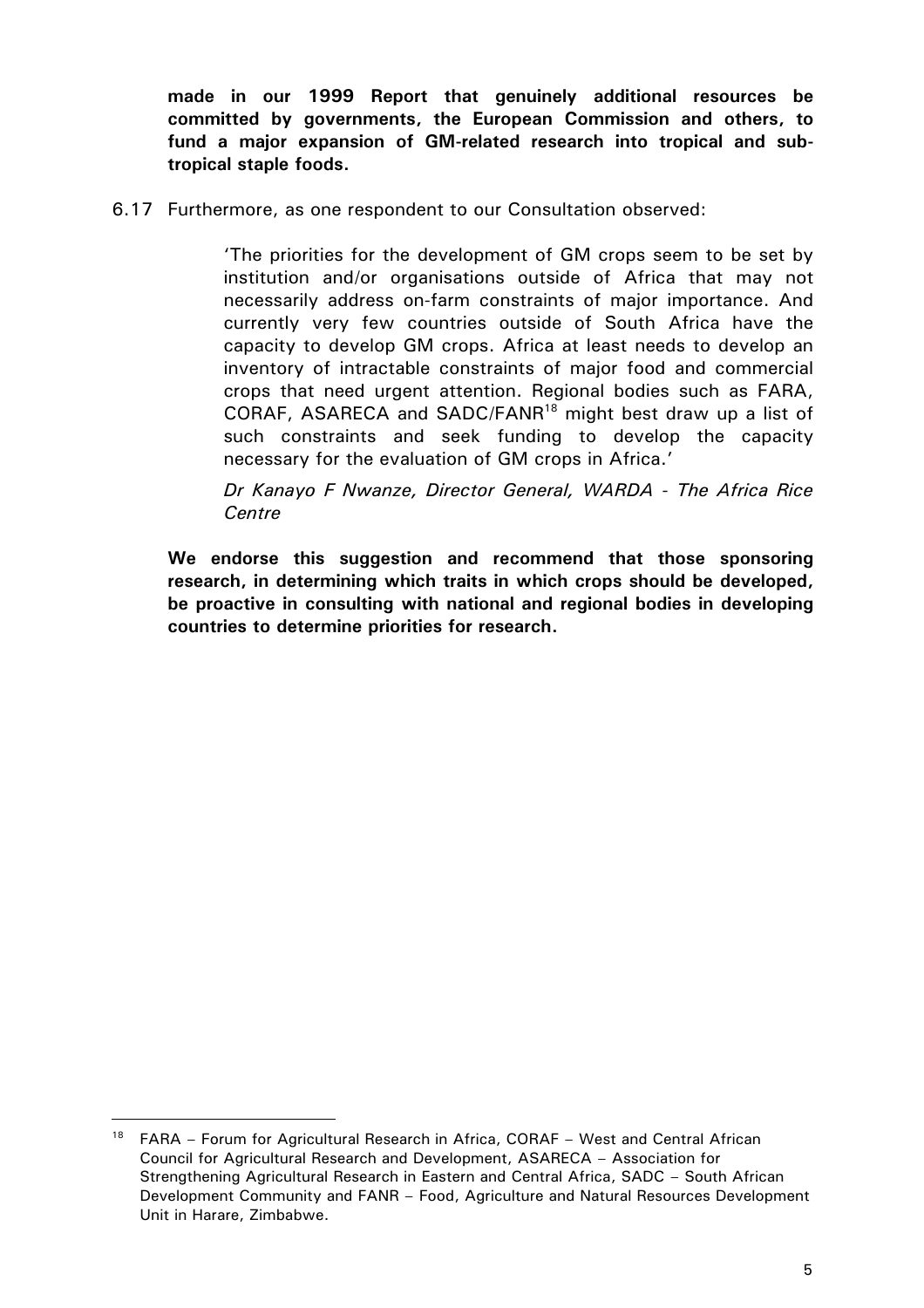# **2. Stakeholder consultations on research priorities and crop management**

- 5.33 Local communities should be included as far as possible in decision making processes, for example by means of consultations with stakeholders. In this context, formal and non-formal programmes that promote the dissemination of balanced information, communication, education and training of those involved are essential. In particular, farmers need to be informed about the technological potential and management requirements of GM crops. Expectations are sometimes inappropriately high, and knowledge about specialised farm management practices may be absent. **We recommend that companies marketing GM crops in developing countries share, with governments, the costs of:** 
	- **locally appropriate schemes to elicit small-scale farmers' preferences regarding traits sought by GM-based breeding;**
	- **their participation, where appropriate, in plant breeding; and**
	- **subsequent mechanisms to improve dissemination of balanced information, education and training about the use of GM crops.**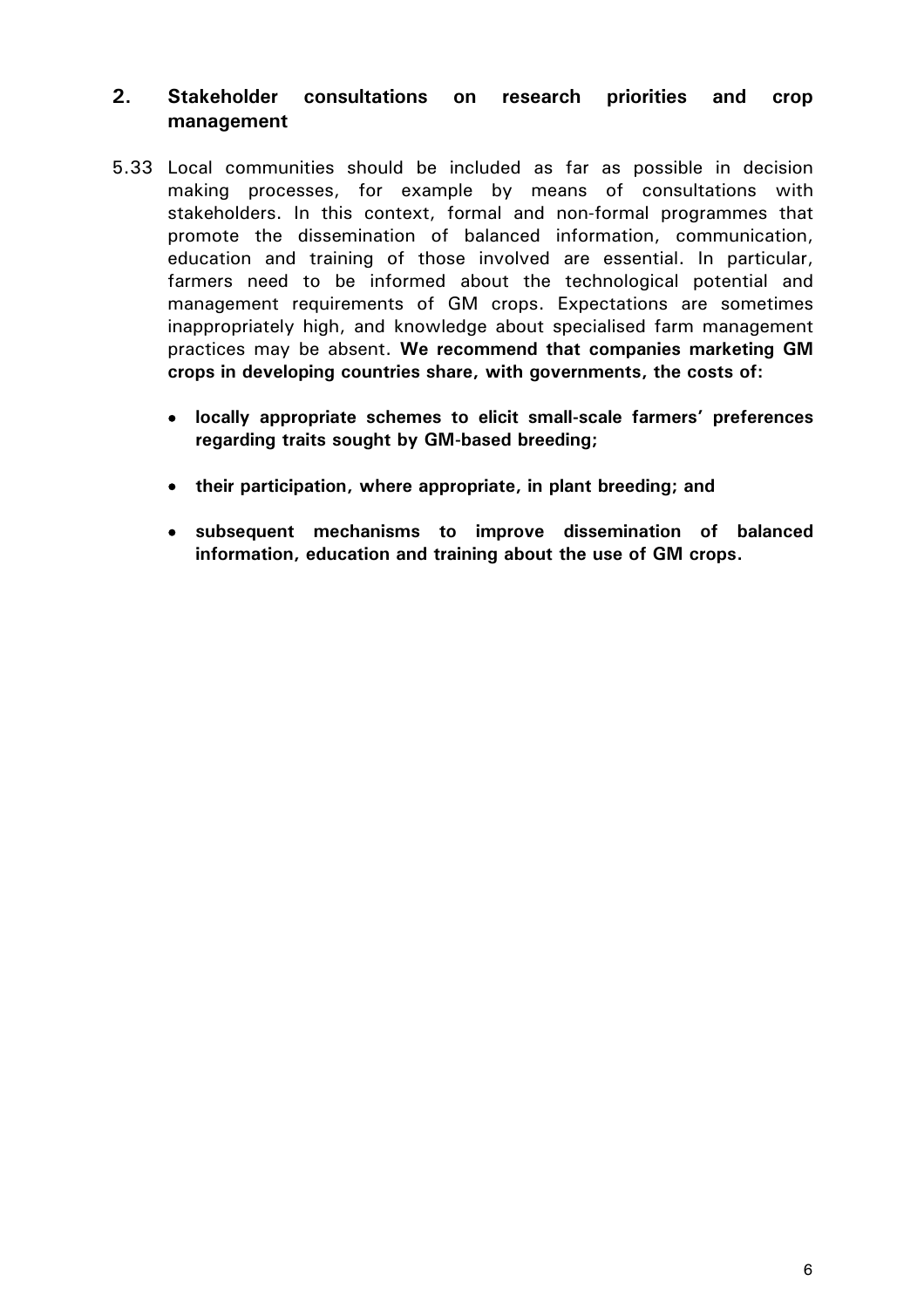# **3. Interdependence: the impact of European and international trade policy on the choices of people in developing countries**

- 5.48 Unless European consumers become far less sceptical towards GM crops, few developing countries will wish to grow them. We have observed that a rapid spread of GM crops has already occurred in several parts of the world (paragraph 3.21). However, scarcely any GM food and feed crops have been approved for commercial planting in the developing countries of Asia, Africa or the Middle East. This situation appears to derive in part from fears that a highly restrictive interpretation of the precautionary approach in Europe and Japan will close off export sales.
- 5.49 The freedom of choice that farmers in developing countries can exercise is severely restricted by the agricultural policy of the EU. This policy has been developed primarily to protect European consumers and the environment from potential dangers. But after almost a decade of use of GM crops, there is no robust scientific evidence that their consumption has adverse effects on human health. $34$  There have been reports of gene flow from GM crops to other cultivars or wild relatives. However, as we have said (see paragraphs 4.28- 4.34) this phenomenon is not specific to GM crops. It also occurs frequently in the case of organic and conventionally bred crops, and from improved crops, which have been changed in their genetic structure by exposure to radiation or chemical substances. In our view, the possibility of gene flow as such cannot justify the prohibition of the planting of a crop; only specific adverse consequences which result from it should provide the basis for such a decision (see paragraphs 4.28-4.34).
- 5.50 There is thus a considerable imbalance between the hypothetical benefits afforded by the EU policy for its own citizens, and the probable and substantial benefits that could be afforded to developing countries (see also paragraphs 4.1-4.2 of the 1999 Report). We conclude that the current provisions of the revised Directive 2001/18/EC, Regulation 1830/2003/EC on Traceability and Labelling and Regulation 1829/2003/EC on Food and Feed have not taken sufficiently into account the negative effect that these policy instruments are likely to have on those working in the agricultural sector in developing countries. It seems unlikely that the current and proposed European regulations will be substantially revised in the near future to prevent the raising of artificial trade barriers for GM products from developing countries. **However, we recommend that the European Union (EU), the UK Department for International Development (DFID) and appropriate non-governmental organisations which monitor the agricultural policy of developing countries examine the consequences of EU regulatory policies for the use of GM**

<sup>&</sup>lt;sup>34</sup> FAO and WHO (2002) Safety Aspects of Genetically Modified Foods of Plant Origin Report of a Joint FAO/WHO Expert Consultation on Foods Derived from Biotechnology, WHO, Geneva, Switzerland, 29 May – 2 June 2000 (Geneva: WHO); Royal Society (2002) *Genetically Modified Plants for Food Use and Human Health – an update* (London: Royal Society).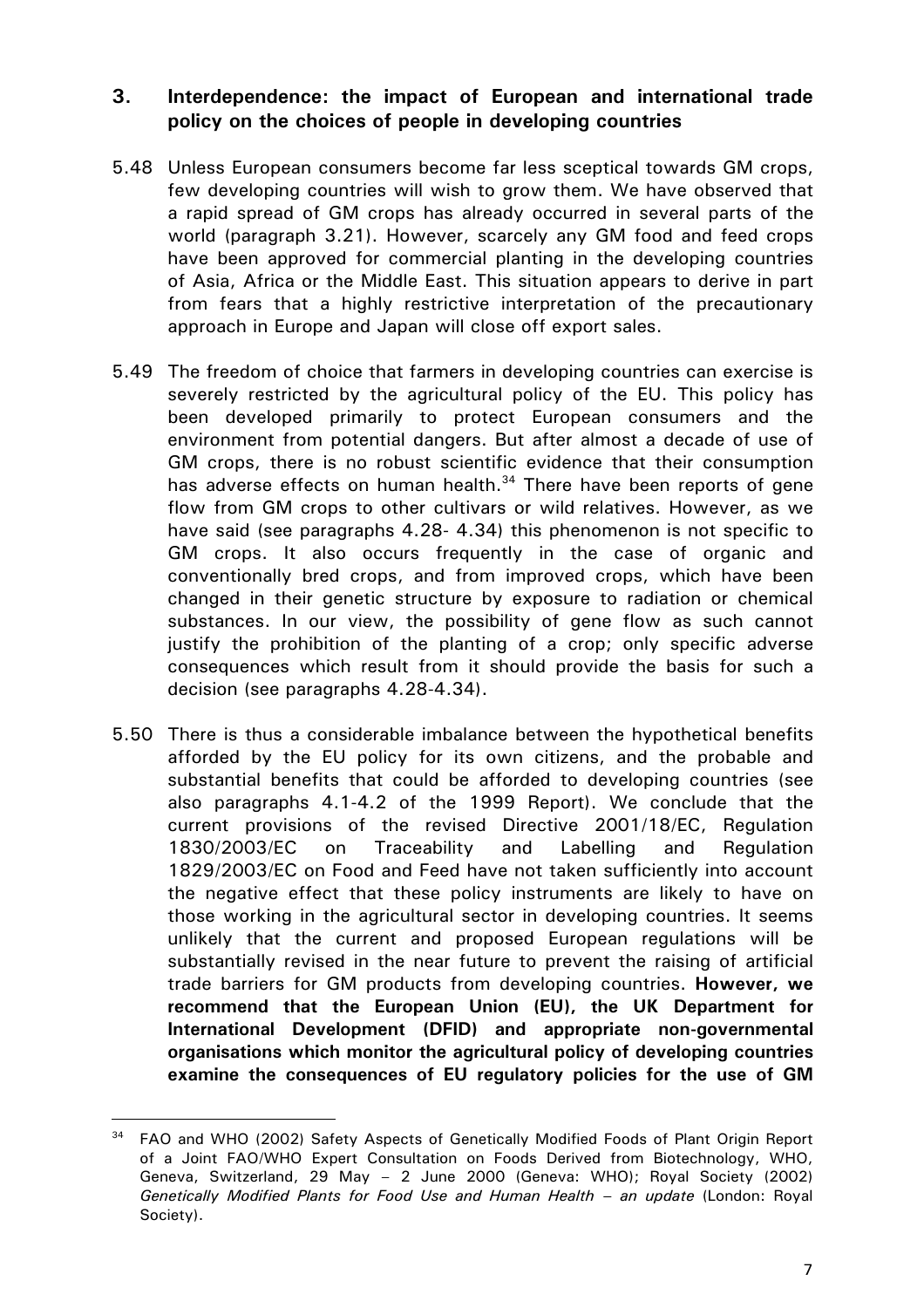**crops in developing countries. We recommend that the European Commission (EC) establish a procedure to report on the impact of its regulations accordingly.**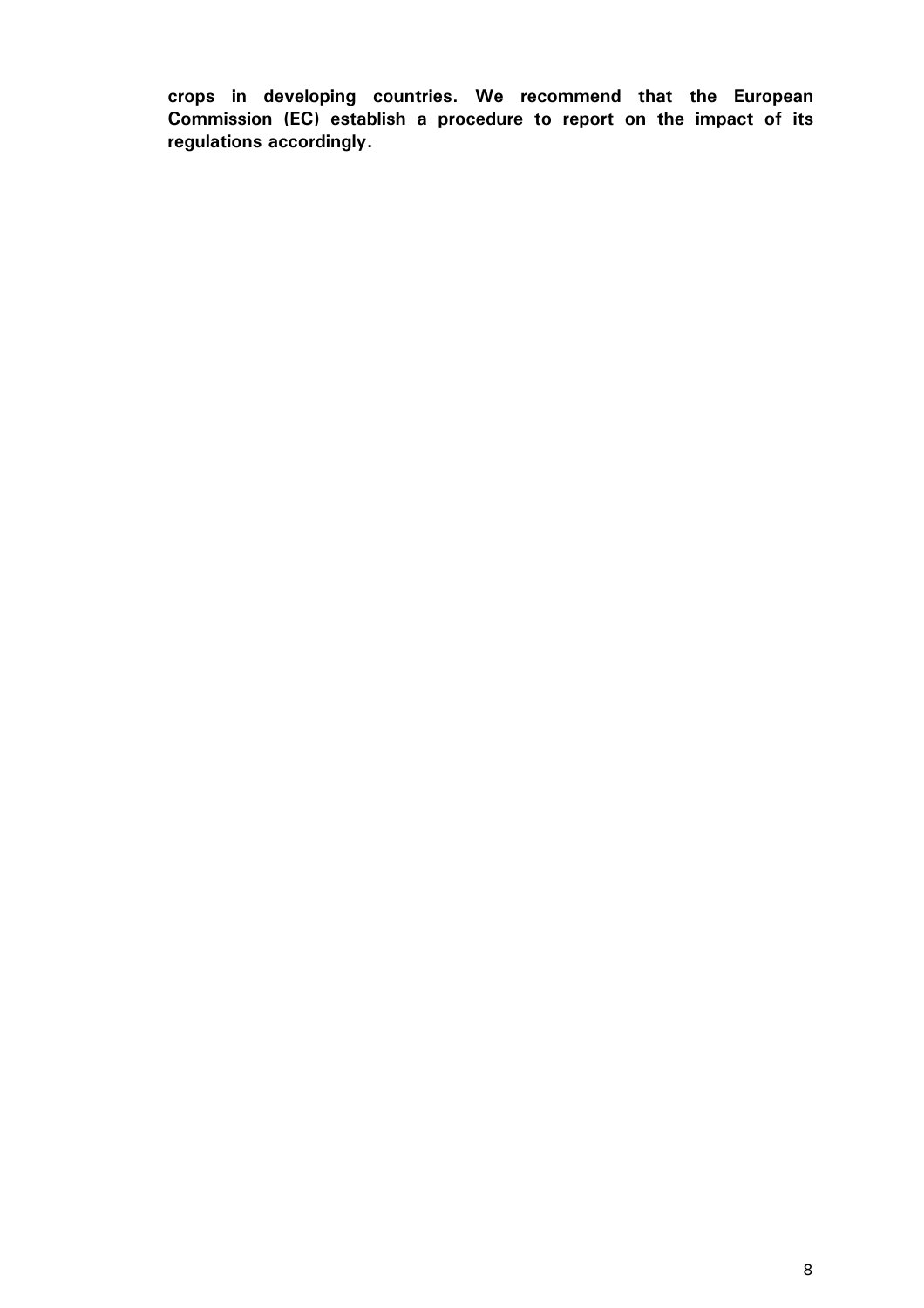#### **4.** *UK research agendas in agricultural biotechnology and the needs of developing countries - Discussion from the 1999 Report* **Genetically Modified Crops: the ethical and social issues**

- 8.48 The most serious of the dangers for the developing world may arise from not developing the capacity to screen, breed and safety-test GM crops, and to manage their release and use. If no such capacities are developed, the best scientists in the developing countries and the CGIAR system will be tempted to migrate to commercial organisations in industrialised countries. The danger is then that yield increases and employment income from food staples will remain sluggish.
- 8.49 So far, GM crops have had little effect, good or bad, on food-poor consumers in developing countries, or the farmers and farmworkers who mainly supply them. 'The market' has not directed any major privatesector scientific resources at breakthroughs into conventional Green Revolution-type plant breeding or into GM crops or main food staples (or tropical export crops) for employment-intensive production in poor countries. Serious prospects for such shifts will require new market incentives and/or new public resources for non-commercial research. To forego such efforts would not protect the poor from any unregulated risks of genetic modification and other agricultural innovations, but would sacrifice the prospects of major GM crop-based advances in food and agricultural output and employment for the food-poor.
- 8.50 At present the balance of agricultural research between the developed and developing world could well limit the use of increasing numbers of desirable plant types. This would occur because desirable GM plants could be subject to patents on GM technology or other controls, perhaps including GURT (gene use restriction technology or 'Terminator' technology). In addition, in the private sector, there may be a failure to develop or even attempts to actively prevent development of apomixis genes. This could be inefficient as well as inequitable. **The UK should use its position in the World Bank, EU, CGIAR, WTO and other bodies to reverse this trend through improving the infrastructures and remedying the underfunding and biases of public-sector research in developing countries.**
- 8.51 8.51 Multinational companies are likely to operate increasingly in developing countries, particularly in Asia and South America. These companies will probably wish to deploy intellectual property measures which have been successful in developed countries. While farmers may well benefit from these new technologies, it is most important that they retain the choice to grow either the new improved seed from the companies or the new improved seed from national breeding programmes or the CGIAR Centres. We consider that it is vital, therefore, that these centres maintain proficiency in the latest technologies and continue to deploy the best technology available in the public sector. **We strongly**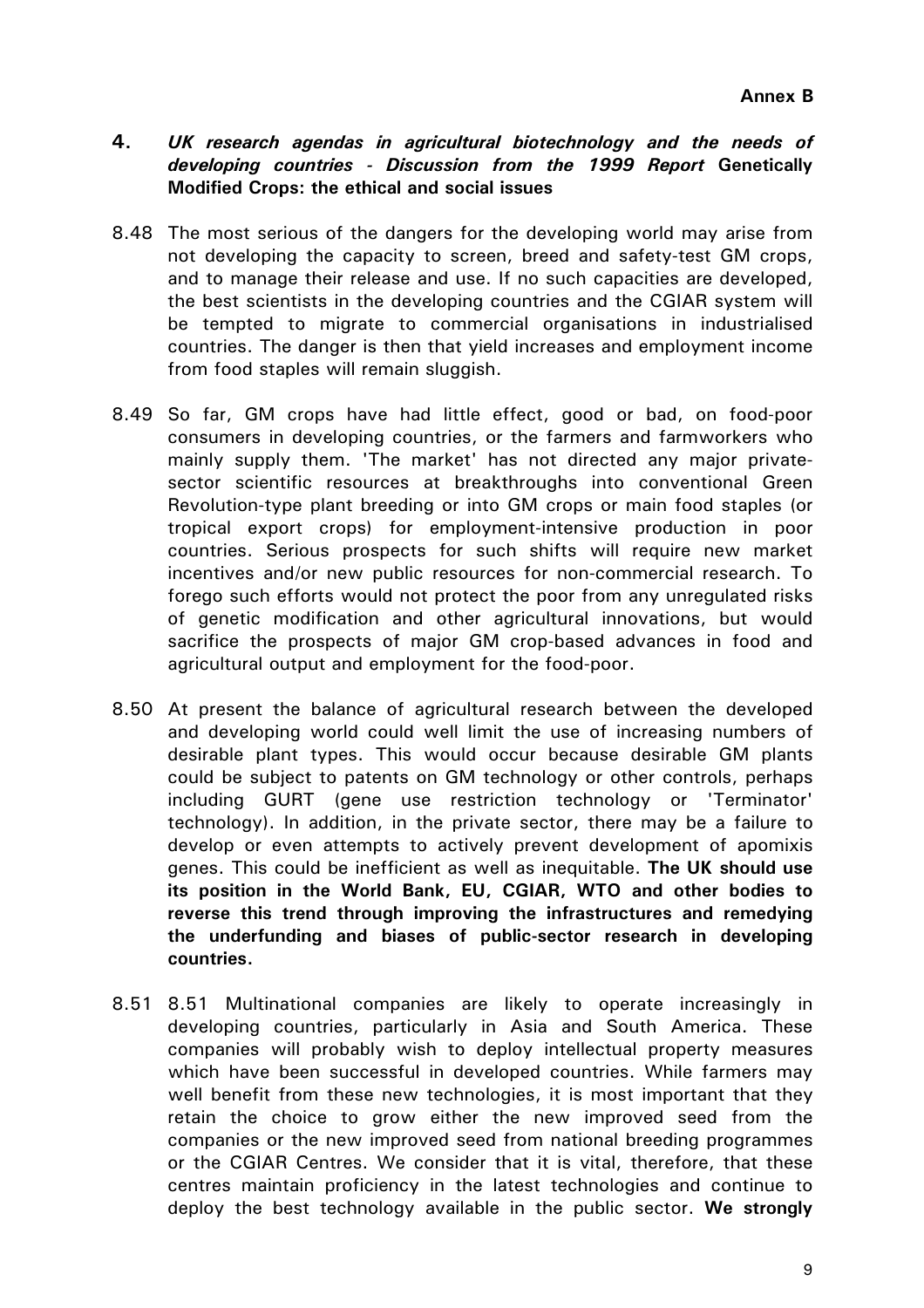**recommend that the UK continue to support the CGIAR system to this end. At the same time we recommend that the CGIAR seeks to protect proactively its own technology through patenting and use it to access other protected technology on behalf of their clients, the developing world**  (paragraph 4.78).

- 8.52 The TRIPS agreement has 'no requirement on patent applicants to involve or consult with local communities or governments about patenting a compound based on a natural product from that country, or sharing the benefits or including the prior contributions of indigenous peoples'. The Convention on Biological Diversity (CBD), on the other hand, requires host government consent and 'approval and involvement' of traditional communities. There have been attempts to amend patent law so that the CBD objectives would be better supported by taking into account the access legislation.
- 8.53 The UK, occupying an intermediate position on GM crops between the liberal regulatory position of the US Government and the hostile view of some European governments and non-governmental organisations, is well placed to broker progress on this matter via the WTO and the CGIAR. **The Working Party recommends that the UK, in consultation with like-minded developing countries and other member states of the EU, propose that the WTO explore and report on the extent to which the international and national legal framework currently frustrates the objectives of the CBD on providing fair and equitable access to genetic resources and how this conflict might be addressed.** (paragraph 4.73). There is an overiding need to respect the property rights of developing country researchers, public agencies and indigenous communities regarding plant materials developed by them.
- 8.54 **The Working Party recommends that the UK Government and EC, preferably working through the CGIAR, invite those developing countries willing and able to commit genuinely additional resources, to enter a joint initiative. In view of the proven high returns to and impact on poverty of appropriate agricultural research, and the new salience of fundamental and applied GM research, there should be a funded major expansion of research:** 
	- **(i) into higher, more stable and sustainable production of tropical and sub-tropical food staples;**
	- **(ii) seeking gains for poor farmworkers, food consumers and smallholders;**
	- **(iii) by mainly CGIAR institutes and developing-country national agricultural research systems (NARS) working with private sector researchers in the developing and developed world where desirable;**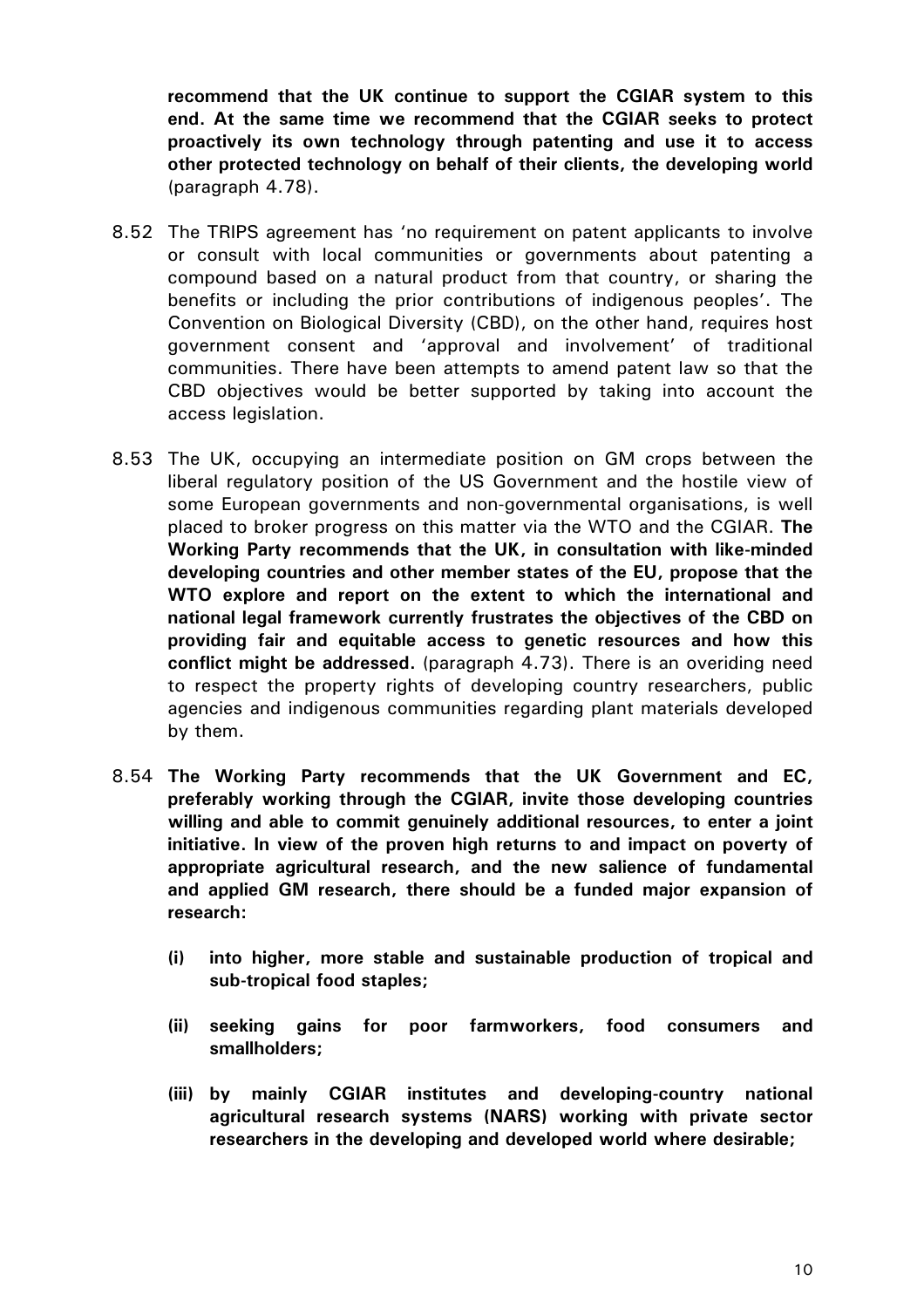**devising alongside** *locally appropriate***:** 

- **(i) research planning;**
- **(ii) regulatory/implementation mechanisms for environmental review of GM crop experiments** (paragraph 4.62);
- **(iii) food-safety clearance of GM releases to farmers.**

**The Working Party further recommends that the Department For International Development (DFID) and the Ministry of Agriculture, Fisheries and Food (MAFF) should jointly help UK researchers to contribute to developing this initiative** (paragraph 4.42). We endorse the recommendation by the House of Commons Environmental Audit Committee that a Minister from DFID be appointed to the Cabinet Ministerial Group on Biotechnology and Genetic Modification.

- 8.55 The Working Party welcomes the aim of the March 1998 White Paper on overseas aid to underpin the agreed Organisation for Economic Cooperation and Development (OECD) effort to construct 'aid partnerships' with developing countries to halve world poverty by 2015. **To help to achieve this we recommend that alongside consultations with the developing countries concerned about their own agricultural research priorities, the UK Government should pre-commit a substantial amount of the rise in UK aid announced in July 1998 to additional spending on the research and development of GM food staples grown in developing countries** (paragraph 4.48). A part of this sum should be for consultative work with those countries on the design of appropriate regulatory regimes (see paragraph 4.62). **We further recommend that this contribution should be used to leverage extra funds from other donors (including the EU) for developing country NARS and for the CGIAR institutes** (paragraph 4.48). The funds should be focused on those developing countries eager to support the initiative with extra domestic financing for public-sector agricultural research.
- 8.56 Of the various traits under consideration in GM crops, it should be noted that herbicide-tolerance may be associated with special socio-economic effects when utilised in varieties for use in developing country agricultures. For example, the use of herbicides replaces hand weeding. Notwithstanding the fact that some of the most striking applications of herbicide-tolerance are in developing countries (such as the introduction of direct seeding rice in the Philippines), the same use of herbicidetolerant varieties may work against poverty reduction programmes which requires raising, not lowering, the demand for labour. **We recommend that the CGIAR should carefully assess both socio-economic and agricultural needs before introducing crop varieties with novel traits into developing country agricultures and should co-ordinate careful assessment of the potential risks of hybridisation of GM crop plants with weed relatives**  (paragraph 4.57).